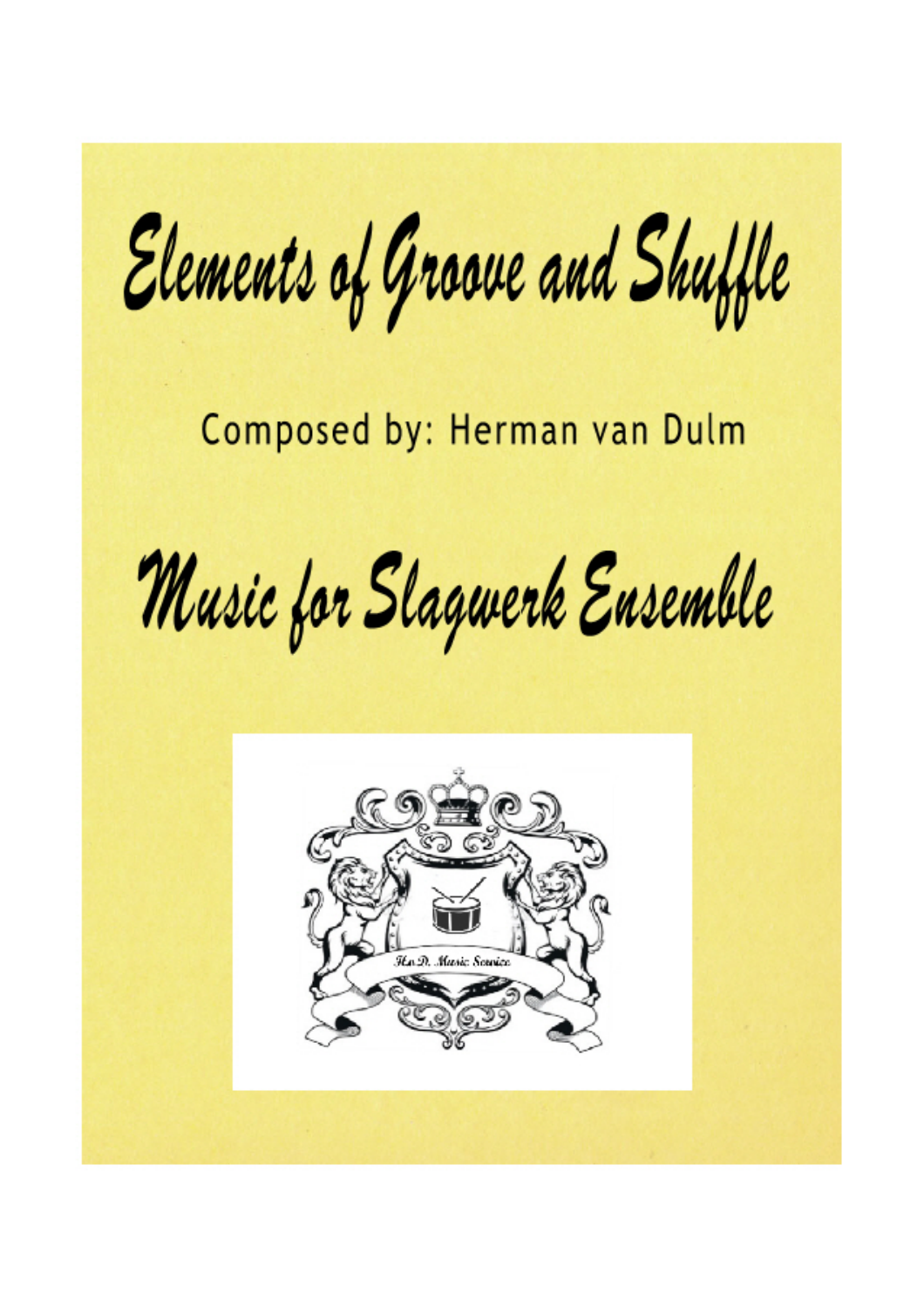Herman van Dulm



Copyright © H.v.D. Music Service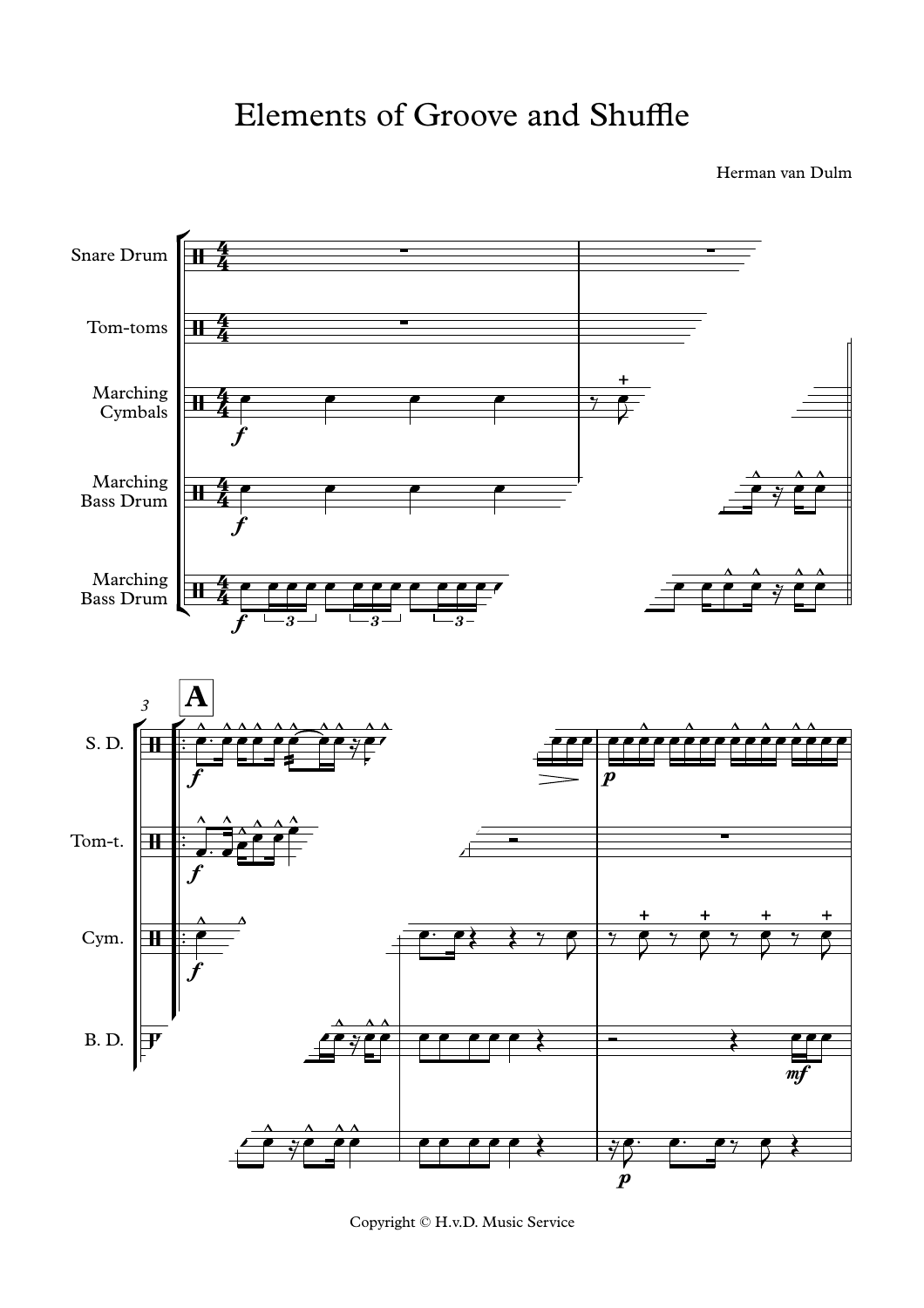

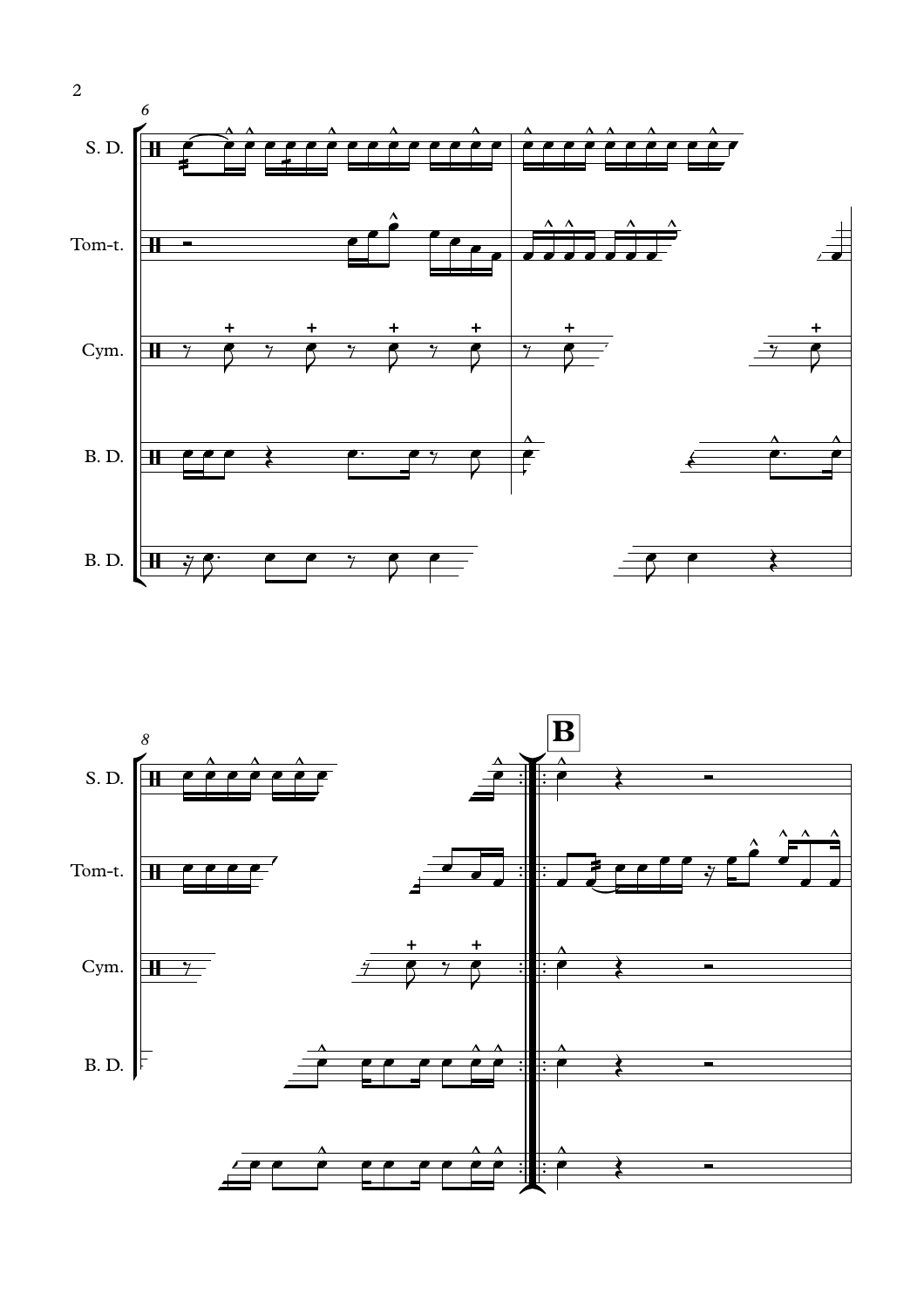

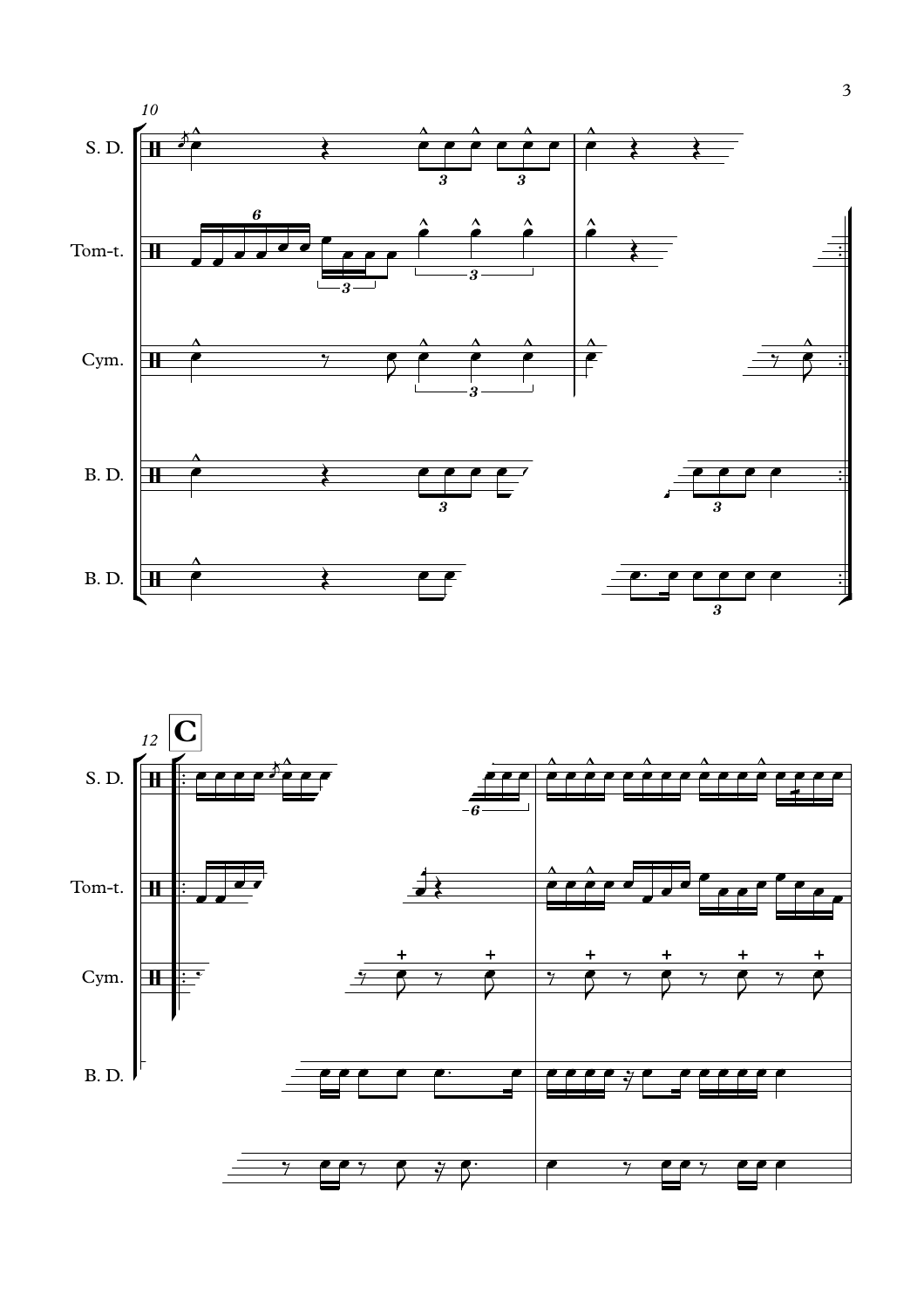

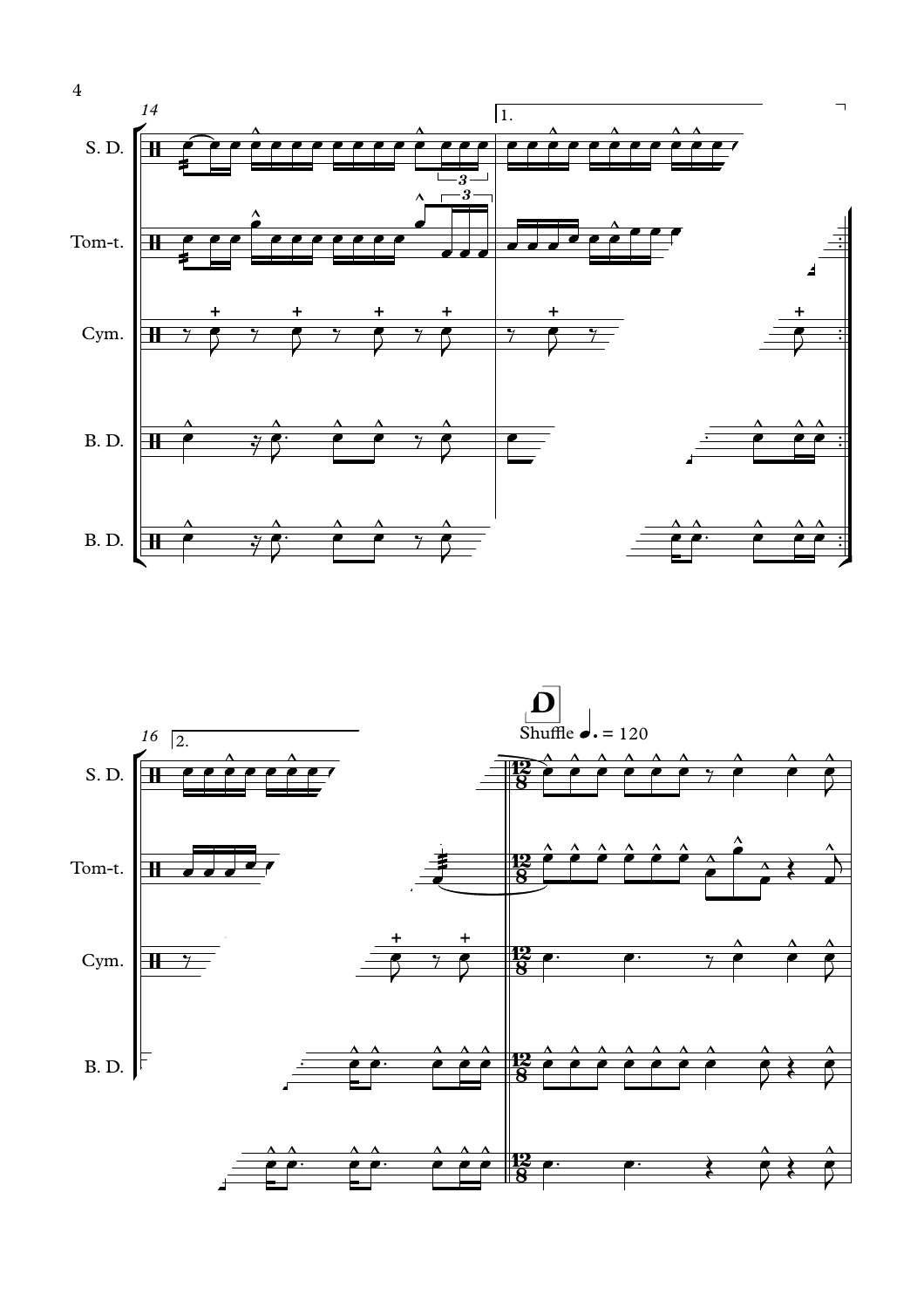

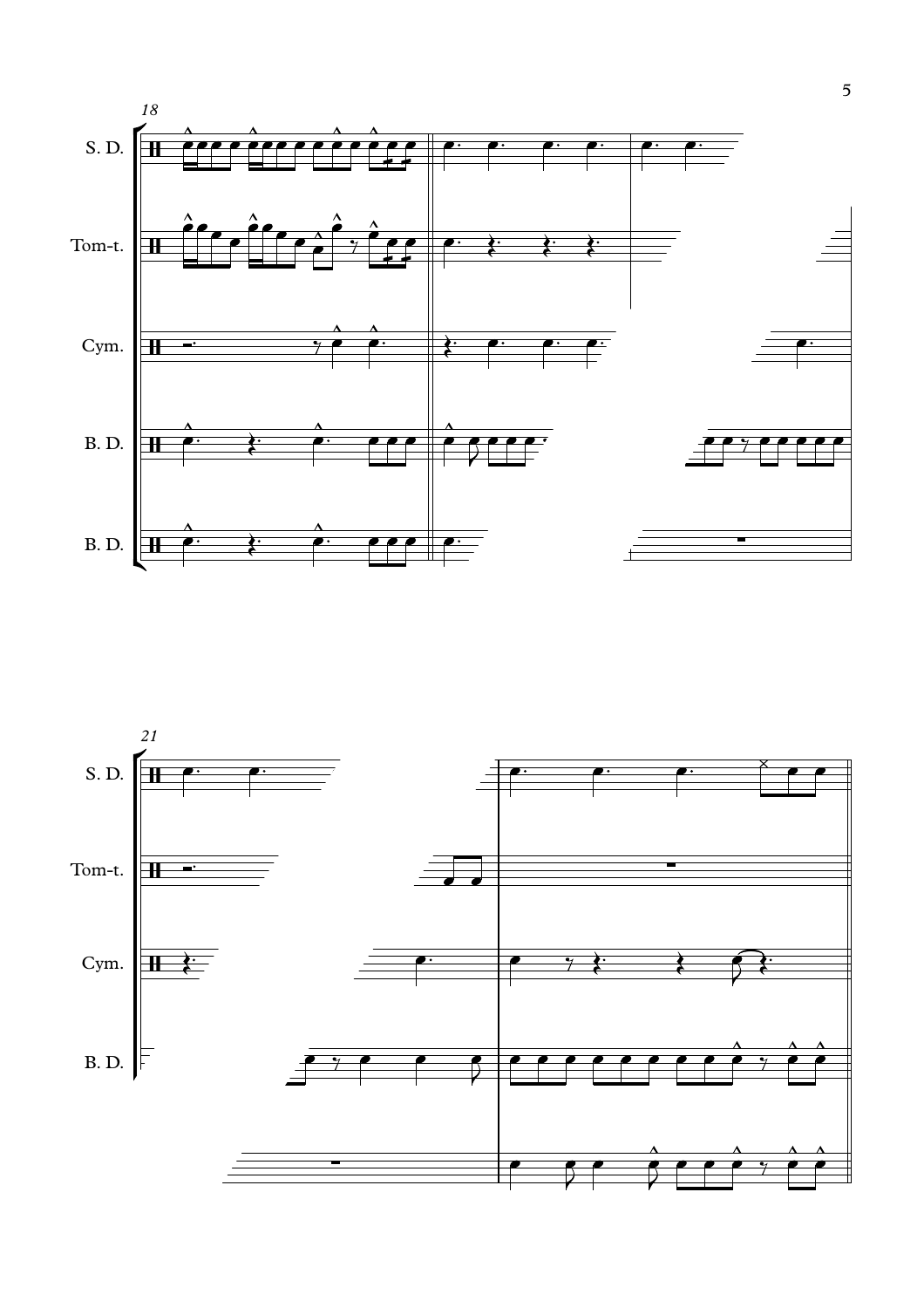

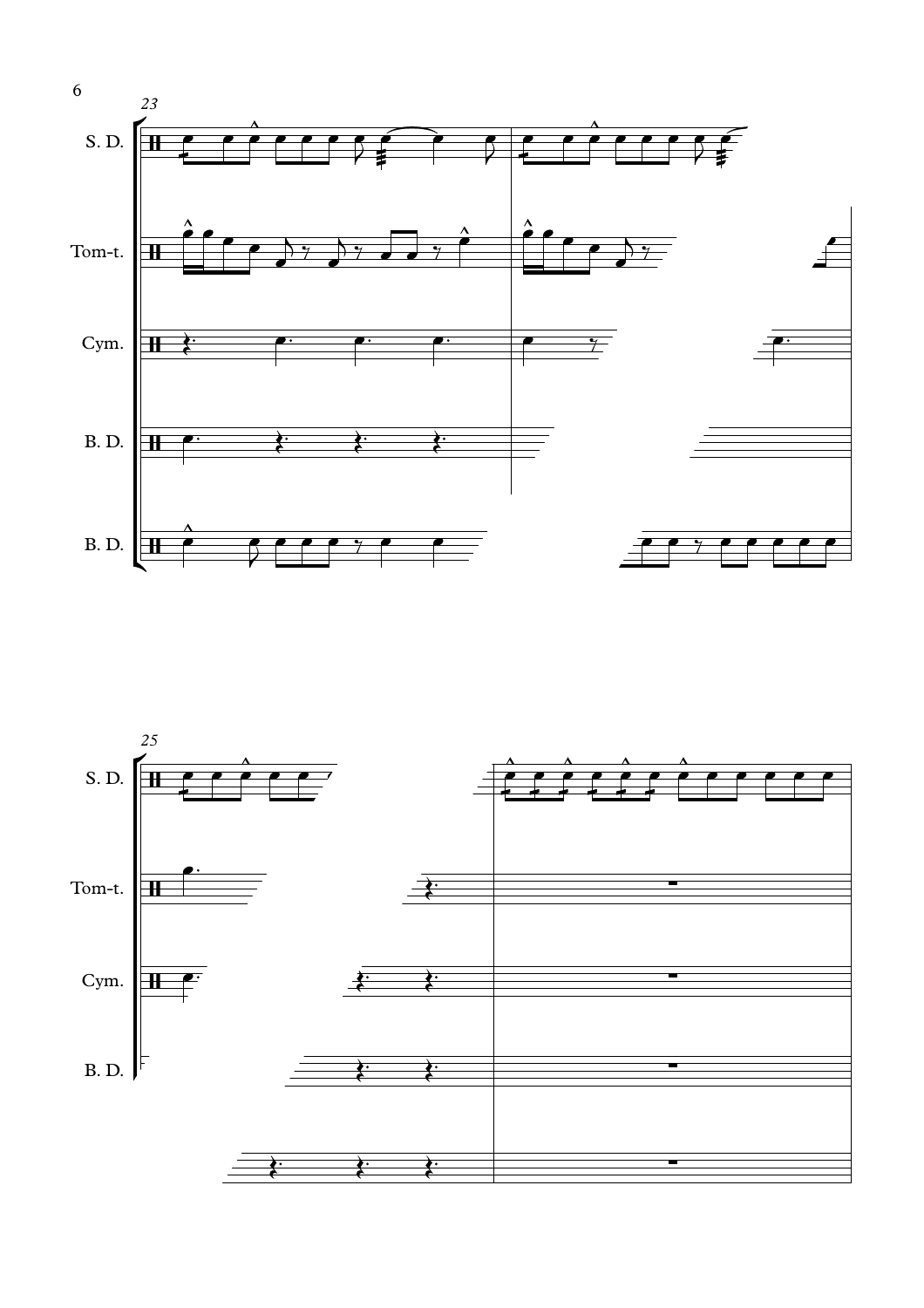

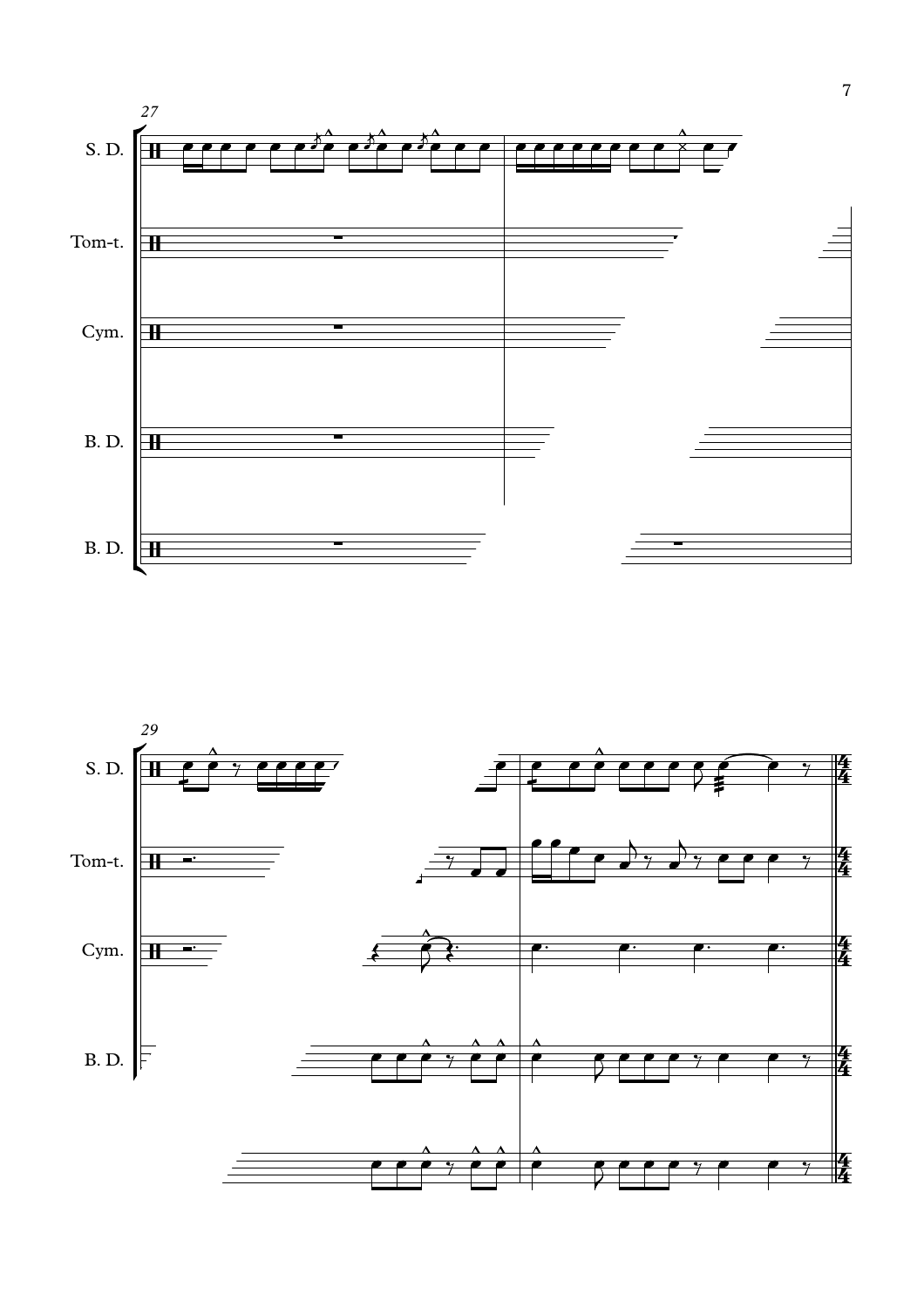

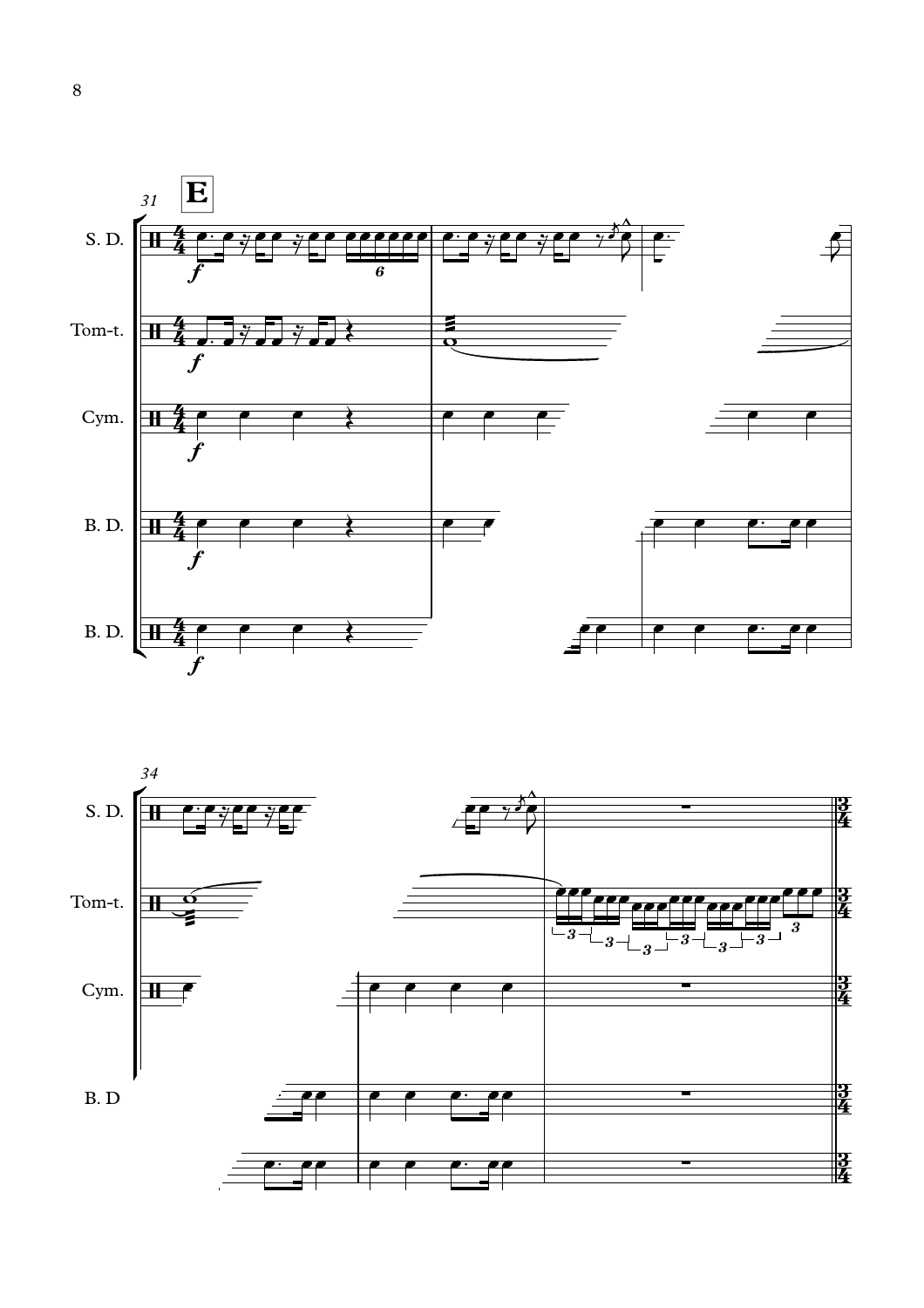